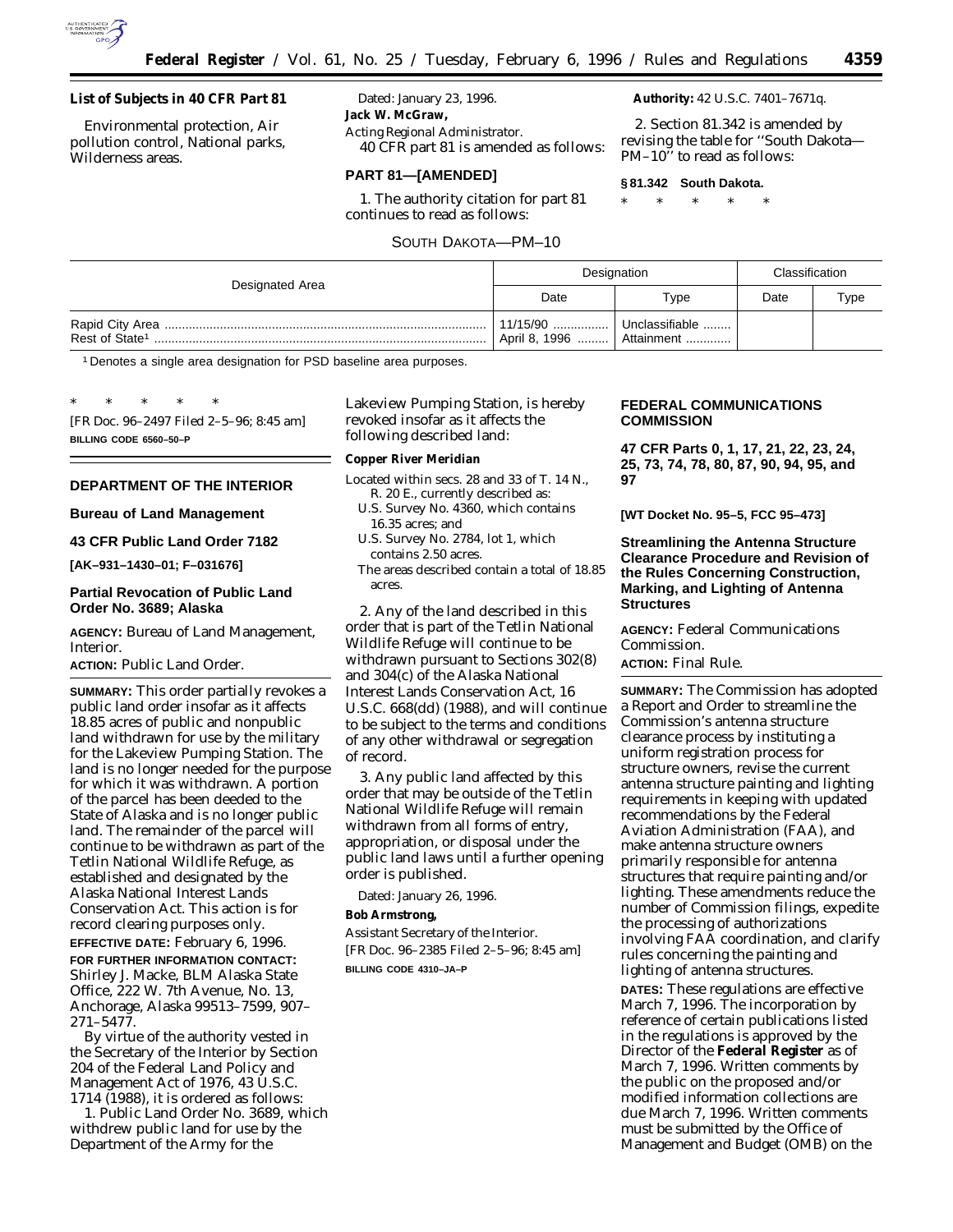information collections on or before April 8, 1996.

**ADDRESSES:** A copy of any comments on the information collections contained herein should be submitted to Dorothy Conway, Federal Communications Commission, room 234, 1919 M Street NW., Washington, DC 20554, or via the Internet to dconway@fcc.gov, and to Timothy Fain, OMB Desk Officer, 10236 NEOB, 725 17th Street NW., Washington, DC 20503 or via the Internet to fain\_t@al.eop.gov.

## **FOR FURTHER INFORMATION CONTACT:** Roger Noel of the Wireless

Telecommunications Bureau at (202) 418–0680, or Robert Greenberg of the Mass Media Bureau at (202) 418–2720. For additional information concerning the information collections contained in this *Report and Order* contact Dorothy Conway at 202–418–0217, or via the Internet at dconway@fcc.gov.

**SUPPLEMENTARY INFORMATION:** This is a summary of the Commission's *Report and Order*, adopted November 28, 1995, and released November 30, 1995. The full text of this action is available for inspection and copying during normal business hours in the FCC Reference Center, room 239, 1919 M Street NW., Washington, DC. The complete text may be purchased from the Commission's copy contractor, ITS, Inc., (202) 857– 3800, 2100 M Street NW., suite 140, Washington, DC 20037.

#### **Summary of Report and Order**

1. In this action, the Commission made three distinct changes to the rules. First, the Commission replaced the current clearance process with a streamlined procedure for registering each antenna structure which requires FAA notification. The registration process requires the antenna structure owner, not the licensees or permittees using the structure, to (1) Register the antenna structure with the Commission, (2) maintain the structure's painting and lighting in accordance with the Commission's Rules, (3) notify the Commission of changes in height, coordinates, ownership, painting, or lighting of the structure, and (4) notify the Commission upon dismantling the structure. This proposed action does not impose a greater net filing burden on the public, but instead decreases the number of entities affected by these requirements.

2. Second, the Commission incorporated by reference the recommendations found in the following two FAA Advisory Circulars: *Obstruction Marking and Lighting* (AC 70/7460–1H) released August, 1991, and *Specification for Obstruction Lighting*

*Equipment* (AC 150/5345–43D) released July, 1988. This change updates the Commission's Rules in light of the FAA's recent air safety recommendations and would grandfather the present painting and lighting requirements of existing structures indefinately, so long as further FAA coordination is not required. This action serves to streamline the Commission's Rules and increase air safety.

3. Third, the Commission implemented statutory language holding antenna structure owners primarily responsible for compliance with the Commission's painting and lighting requirements. This means that the Commission would first look toward structure owners to ensure that antenna structures are painted and lighted in accordance with the Commission's Rules. In cases where reliance on the owner proves ineffective, the Commission would turn toward the tenant licensees and permittees to ensure that the structure is properly painted and lighted.

4. The rules are set forth at the end of this document.

5. This *Report and Order* is issued under the authority of sections 4(i), 4(j), and 303(r) of the Communications Act of 1934, as amended, 47 U.S.C. 154(i), 154(j), and 303(r).

#### **Final Regulatory Flexibility Analysis**

#### *Need and Purpose of This Action*

This *Report and Order* seeks to: (1) Reduce the number of filings to the Commission regarding changes to antenna structures, (2) expedite application and notification processing, (3) unify and streamline federal painting and lighting regulations to ease the public and governmental burdens associated with processing certain applications, and (4) increase safety in air navigation.

*Summary of the Issues Raised by the Public Comments in Response to the Initial Flexibility Analysis*

There were no comments submitted in response to the Initial Regulatory Flexibility Analysis.

## *Significant Alternatives Considered*

No significant alternative to this action was contained in the *Notice* or suggested by commenters. The action represents the best means to achieve the regulatory objective of minimizing the regulatory burden on the public.

## **Paperwork Reduction Act**

This *Report and Order* contains information collections. The Commission, as part of its continuing effort to reduce paperwork burdens, invites the general public and the Office of Management and Budget (OMB) to comment on the information collections contained in this *Report and Order,* as required by the Paperwork Reduction Act of 1995, Pub. L. No. 104–13. Public and agency comments are due 30 days from date of publication of this *Report and Order* in the **Federal Register**; OMB comments are due 60 days from date of publication of this *Report and Order* in the **Federal Register**. Comments should address: (a) Whether the proposed collection of information is necessary for the proper performance of the functions of the Commission, including whether the information shall have practical utility; (b) the accuracy of the Commission's burden estimates; (c) ways to enhance the quality, utility, and clarity of the information collected; and (d) ways to minimize the burden of the collection of information on the respondents, including the use of automated collection techniques or other forms of information technology. *OMB Approval Number:* 3060–0645 *Title:* Antenna Registration Part 17 *Form No:* Not applicable

*Type of Review:* Revision of existing collection

*Respondents:* Businesses; not-for-profit institutions; state, local or tribal government

*Number of Respondents:* 14,965 *Estimated Time Per Response:* .05 *Total Annual Burden:* 748

*Needs and Uses:* The notification requirement requires those licensees who experience antenna structure lighting outages to notify the FAA of improperly functioning antenna structure lights. This information is used by FAA personnel to assure that aviators are aware of unlit antenna structures that would otherwise cause a hazard to air navigation.

*OMB Approval Number:* 3060–0645 *Title:* Antenna Registration Part 17 *Form No:* Not applicable

- *Type of Review:* Revision of existing collection
- *Respondents:* Businesses; not-for-profit institutions; state, local or tribal government

*Number of Respondents:* 14,965 *Estimated Time Per Response:* .25 *Total Annual Burden:* 3,741

*Needs and Uses:* The recordkeeping requirement requires those licensees who experience problems with the lighting of their antenna structure lighting to keep a record of the malfunction with the station records. This information is used by FCC personnel to ensure that antenna structure lighting systems are properly maintained.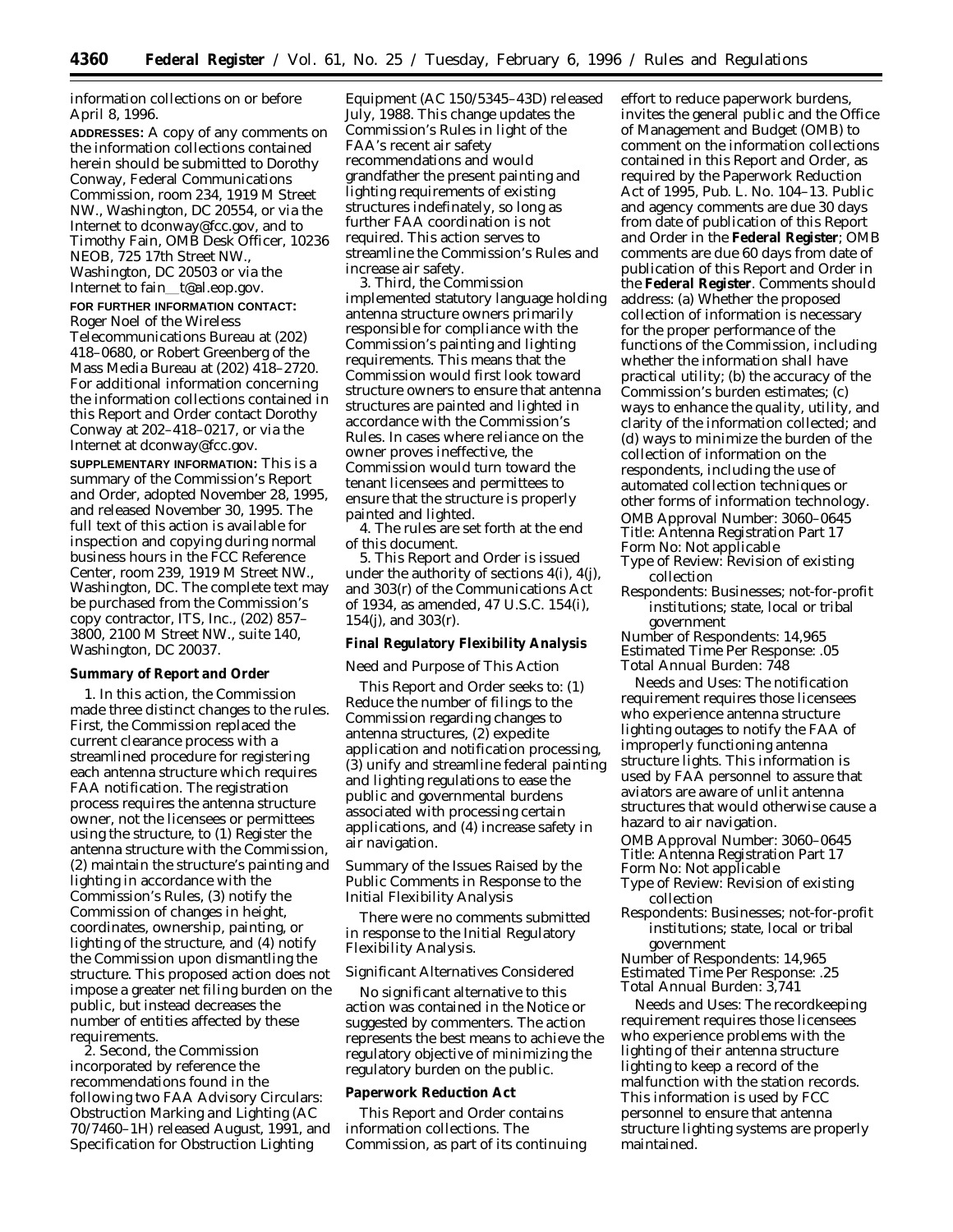**List of Subjects**

*47 CFR Part 0* Organization and functions (Government agencies).

## *47 CFR Part 1*

Administrative practice and procedure.

#### *47 CFR Part 17*

Antennas, Aviation safety, Communications equipment, Incorporation by reference, Radio, Reporting and recordkeeping requirements.

## *47 CFR Part 21*

Communications equipment, Radio, Reporting and recordkeeping requirements.

#### *47 CFR Part 22*

Communications equipment, Radio, Reporting and recordkeeping requirements.

#### *47 CFR Part 23*

Radio, Reporting and recordkeeping requirements.

#### *47 CFR Part 24*

Radio, Reporting and recordkeeping requirements.

#### *47 CFR Part 25*

Communications equipment, Radio, Reporting and recordkeeping requirements.

#### *47 CFR Part 73*

Radio broadcasting, Television broadcasting.

#### *47 CFR Part 74*

Radio broadcasting, Television broadcasting.

#### *47 CFR Part 78*

Communications equipment, Radio, Reporting and recordkeeping requirements.

## *47 CFR Part 80*

Communications equipment, Radio, Reporting and recordkeeping requirements.

#### *47 CFR Part 87*

Communications equipment, Radio, Reporting and recordkeeping requirements.

## *47 CFR Part 90*

Communications equipment, Radio, Reporting and recordkeeping requirements.

## *47 CFR Part 94*

Communications equipment, Radio, Reporting and recordkeeping requirements.

## *47 CFR Part 95*

Communications equipment, Radio, Reporting and recordkeeping requirements.

## *47 CFR Part 97*

Communications equipment, Radio, Reporting and recordkeeping requirements. Federal Communications Commission.

# **William F. Caton,**

# *Acting Secretary.*

## **Final Rules**

Parts 0, 1, 17, 21, 22, 23, 24, 25, 73, 74, 78, 80, 87, 90, 94, 95, and 97 of Title 47 of the Code of Federal Regulations are amended as follows: **I.**

## **PART 0—COMMISSION ORGANIZATION**

1. The authority citation for Part 0 continues to read as follows:

**Authority:** Secs. 5, 48 Stat. 1068, as amended; 47 U.S.C. 155, 225, unless otherwise noted.

2. Section 0.131 is amended by revising paragraph (j) to read as follows:

## **§ 0.131 Functions of the Bureau.** \* \* \* \* \*

(j) Administers the Commission's commercial radio operator program (Part 13 of this chapter) and the Commission's program for registration, construction, marking and lighting of antenna structures (Part 17 of this chapter).

\* \* \* \* \* **II.**

## **PART 1—PRACTICE AND PROCEDURE**

3. The authority citation for Part 1 continues to read as follows:

**Authority:** 47 U.S.C. 154, 303, 503(b)(5); 5 U.S.C. 552, 21 U.S.C. 853a, unless otherwise noted.

4. Section 1.61 is amended by revising paragraphs (a) and (b), removing paragraphs (c), (d), (e), and (f), redesignating paragraph (g) as paragraph (c) and revising its introductory paragraph to read as follows:

#### **§ 1.61 Procedures for handling applications requiring special aeronautical study.**

(a) Antenna Structure Registration is conducted by the Wireless Telecommunications Bureau as follows:

(1) Each antenna structure owner that must notify the FAA of proposed construction using FAA Form 7460–1 shall, upon proposing new or modified construction, register that antenna structure with the Wireless

Telecommunications Bureau using FCC Form 854.

(2) If an Environmental Assessment is required under § 1.1307, the Bureau will address the environmental concerns prior to processing the registration.

(3) If a final FAA determination of ''no hazard'' is not submitted along with FCC Form 854, processing of the registration may be delayed or disapproved.

(4) If the owner of the antenna structure cannot file FCC Form 854 because it is subject to a denial of federal benefits under the Anti-Drug Abuse Act of 1988, 21 U.S.C. 862, the first licensee authorized to locate on the structure must register the structure using FCC Form 854, and provide a copy of the Antenna Structure Registration (FCC Form 854R) to the owner. The owner remains responsible for providing a copy of FCC Form 854R to all tenant licensees on the structure and for posting the registration number as required by § 17.4(g) of this chapter.

(5) Upon receipt of FCC Form 854, and attached final FAA determination of ''no hazard,'' the Bureau prescribes antenna structure painting and/or lighting specifications or other conditions in accordance with the FAA airspace recommendation and returns a completed Antenna Structure Registration (FCC Form 854R) to the registrant. If the proposed structure is disapproved the registrant is so advised.

(b) Each operating Bureau or Office examines the applications for Commission authorization for which it is responsible to ensure compliance with FAA notification procedures as well as Commission Antenna Structure Registration as follows:

(1) If Antenna Structure Registration is required, the operating Bureau reviews the application for the Antenna Structure Registration Number and proceeds as follows:

(i) If the application contains the Antenna Structure Registration Number or if the applicant seeks a Cellular or PCS system authorization, the operating Bureau processes the application.

(ii) If the application does not contain the Antenna Structure Registration Number, but the structure owner has already filed FCC Form 854, the operating Bureau places the application on hold until Registration can be confirmed, so long as the owner exhibits due diligence in filing.

(iii) If the application does not contain the Antenna Structure Registration Number, and the structure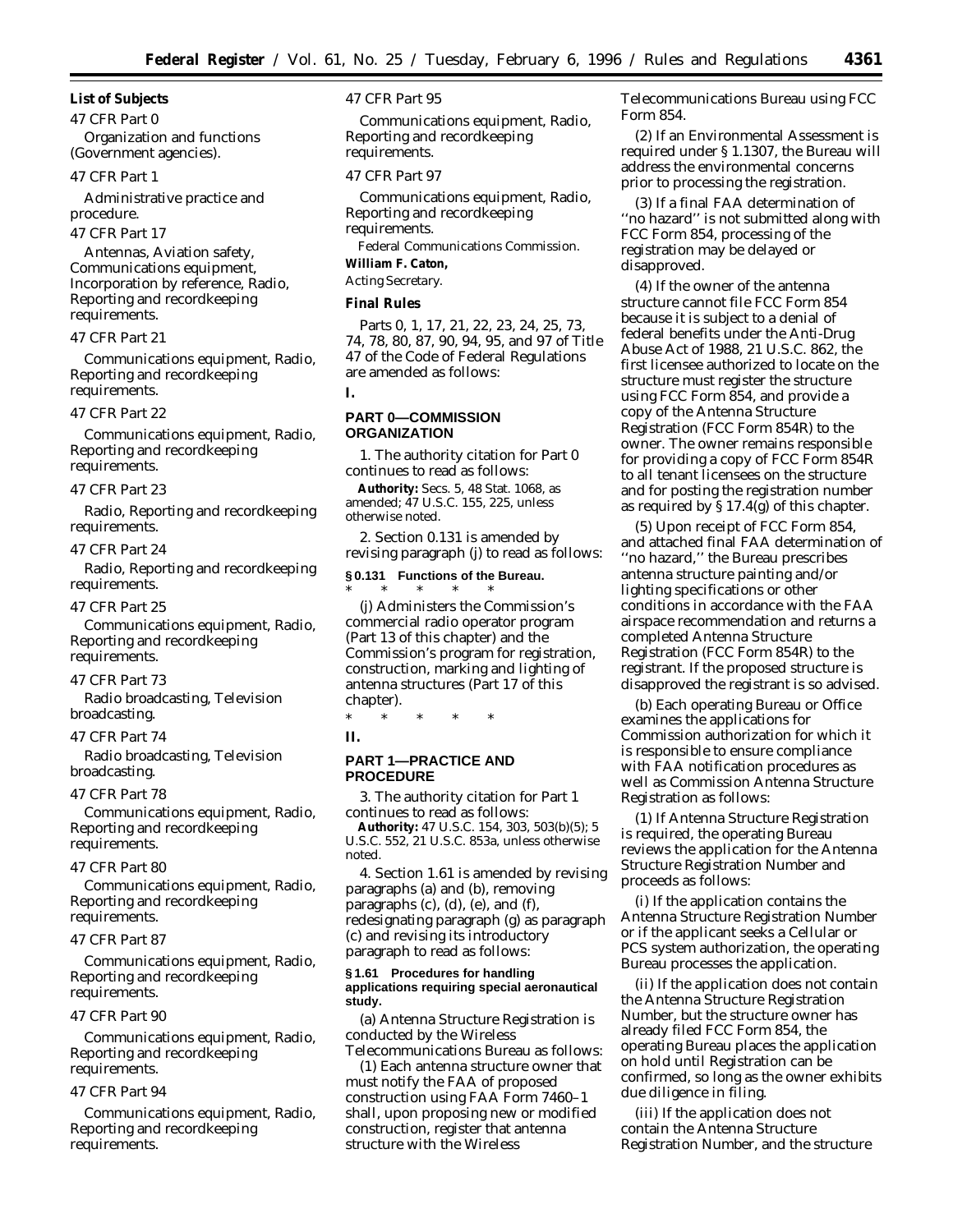owner has not filed FCC Form 854, the operating Bureau notifies the applicant that FCC Form 854 must be filed and places the application on hold until Registration can be confirmed, so long as the owner exhibits due diligence in filing.

(2) If Antenna Structure Registration is not required, the operating Bureau processes the application.

(c) Where one or more antenna farm areas have been designated for a community or communities (see § 17.9 of this chapter), an application proposing the erection of an antenna structure over 1,000 feet in height above ground to serve such community or communities will not be accepted for filing unless:

\* \* \* \* \*

**III.**

## **PART 17—CONSTRUCTION, MARKING, AND LIGHTING OF ANTENNA STRUCTURES**

5. The authority citation for Part 17 continues to read as follows:

**Authority:** Secs. 4, 303, 48 Stat. 1066, 1082, as amended; 47 U.S.C. 154, 303. Interpret or apply secs. 301, 309, 48 Stat. 1081, 1085 as amended; 47 U.S.C. 301, 309.

6. Section 17.1 is revised to read as follows:

#### **§ 17.1 Basis and purpose.**

(a) The rules in this part are issued pursuant to the authority contained in Title III of the Communications Act of 1934, as amended, which vest authority in the Federal Communications Commission to issue licenses to radio stations when it is found that the public interest, convenience, and necessity would be served thereby, and to require the painting, and/or illumination of antenna structures if and when in its judgment such structures constitute, or there is reasonable possibility that they may constitute, a menace to air navigation.

(b) The purpose of this part is to prescribe certain procedures for antenna structure registration and standards with respect to the Commission's consideration of proposed antenna structures which will serve as a guide to antenna structure owners. The standards are referenced from two Federal Aviation Administration (FAA) Advisory Circulars.

7. Section 17.2 is amended by revising paragraph (a) and adding new paragraphs (c) and (d) to read as follows:

## **§ 17.2 Definitions.**

(a) *Antenna structure.* The term antenna structure includes the radiating and/or receive system, its supporting

structures and any appurtenances mounted thereon.

\* \* \* \* \* (c) *Antenna structure owner.* For the purposes of this part, an antenna structure owner is the individual or entity vested with ownership, equitable ownership, dominion, or title to the antenna structure. Notwithstanding any agreements made between the owner and any entity designated by the owner to maintain the antenna structure, the owner is ultimately responsible for compliance with the requirements of this part.

(d) *Antenna structure registration number.* A unique number, issued by the Commission during the registration process, which identifies an antenna structure. Once obtained, this number must be used in all filings related to this structure.

8. Section 17.4 is revised to read as follows:

#### **§ 17.4 Antenna structure registration.**

(a) Effective July 1, 1996, the owner of any proposed or existing antenna structure that requires notice of proposed construction to the Federal Aviation Administration must register the structure with the Commission. This includes those structures used as part of stations licensed by the Commission for the transmission of radio energy, or to be used as part of a cable television head end system. If a Federal Government antenna structure is to be used by a Commission licensee, the structure must be registered with the Commission.

(1) For a proposed antenna structure or alteration of an existing antenna structure, the owner must register the structure prior to construction or alteration.

(2) For an existing antenna structure that had been assigned painting or lighting requirements prior to July 1, 1996, the owner must register the structure prior to July 1, 1998.

(3) For a structure that did not originally fall under the definition of ''antenna structure,'' the owner must register the structure prior to hosting a Commission licensee.

(b) Except as provided in paragraph (e) of this section, each owner must file FCC Form 854 with the Commission. Additionally, each owner of a proposed structure referred to in paragraphs (a)(1) or (a)(3) of this section must submit a valid FAA determination of ''no hazard.'' In order to be considered valid by the Commission, the FAA determination of ''no hazard'' must not have expired prior to the date on which FCC Form 854 is received by the Commission. The height of the structure will include the highest point of the structure including any obstruction lighting or lighting arrester.

(c) If an Environmental Assessment is required under § 1.1307 of this chapter, the Bureau will address the environmental concerns prior to processing the registration.

(d) If a final FAA determination of ''no hazard'' is not submitted along with FCC Form 854, processing of the registration may be delayed or disapproved.

(e) If the owner of the antenna structure cannot file FCC Form 854 because it is subject to a denial of federal benefits under the Anti-Drug Abuse Act of 1988, 21 U.S.C. 862, the first tenant licensee authorized to locate on the structure (excluding tenants that no longer occupy the structure) must register the structure using FCC Form 854, and provide a copy of the Antenna Structure Registration (FCC Form 854R) to the owner. The owner remains responsible for providing a copy of FCC Form 854R to all tenant licensees on the structure and for posting the registration number as required by paragraph (g) of this section.

(f) The Commission shall issue, to the registrant, FCC Form 854R, Antenna Structure Registration, which assigns a unique Antenna Structure Registration Number. The structure owner shall immediately provide a copy of Form 854R to each tenant licensee and permittee.

(g) Except as described in paragraph (h) of this section, the Antenna Structure Registration Number must be displayed in a conspicuous place so that it is readily visible near the base of the antenna structure. Materials used to display the Antenna Structure Registration Number must be weatherresistant and of sufficient size to be easily seen at the base of the antenna structure.

(h) The owner is not required to post the Antenna Structure Registration Number in cases where a federal, state, or local government entity provides written notice to the owner that such a posting would detract from the appearance of a historic landmark. In this case, the owner must make the Antenna Structure Registration Number available to representatives of the Commission, the FAA, and the general public upon reasonable demand.

9. A new section 17.5 is added to Subpart A to read as follows:

## **§ 17.5 Commission consideration of applications for station authorization.**

(a) Applications for station authorization, excluding services authorized on a geographic basis, are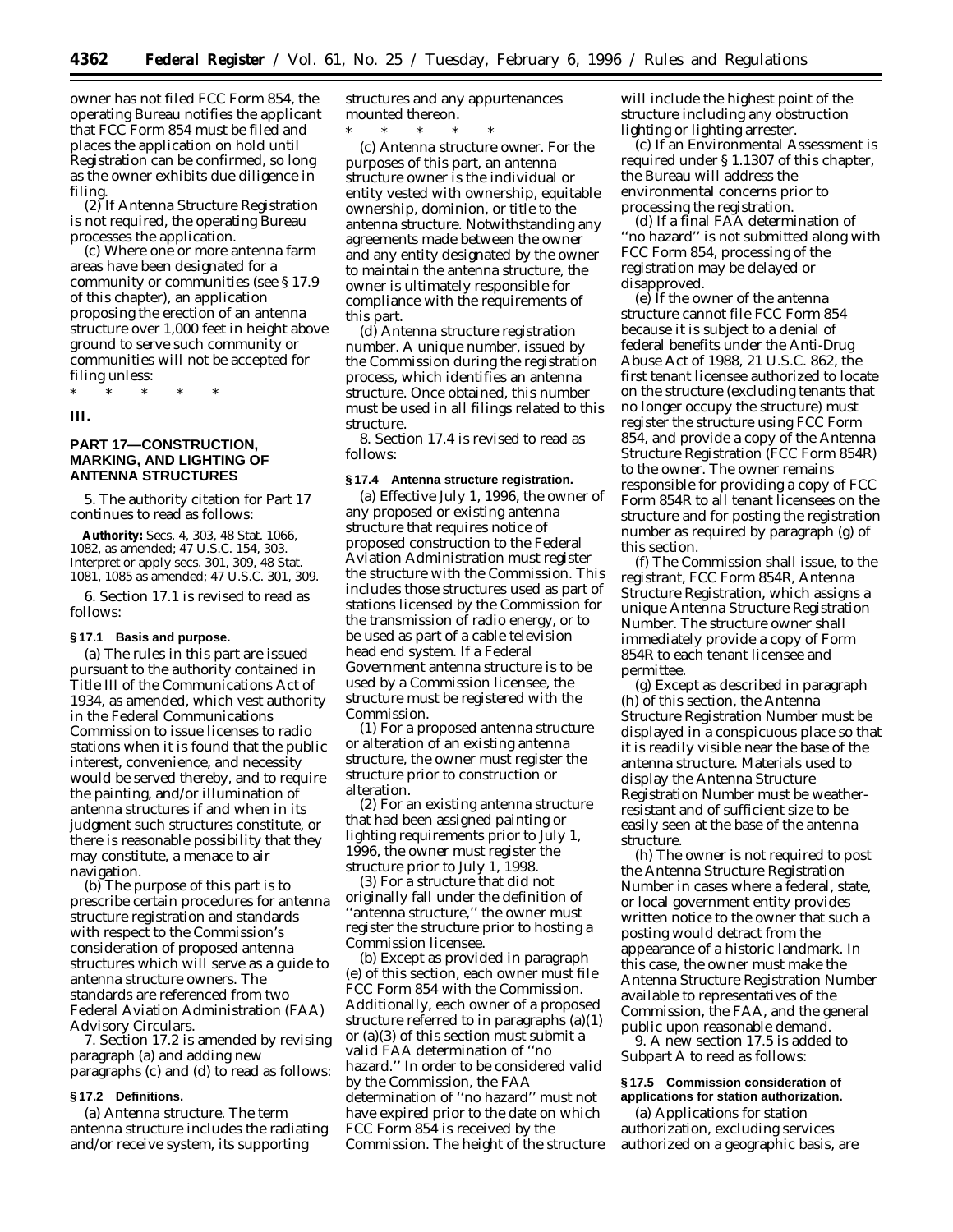reviewed to determine whether there is a requirement that the antenna structure in question must be registered with the Commission.

(b) If registration is required, the registrant must supply the structure's registration number upon request by the Commission.

(c) If registration is not required, the application for authorization will be processed without further regard to this chapter.

10. A new section 17.6 is added to Subpart A to read as follows:

## **§ 17.6 Responsibility of Commission licensees and permittees.**

(a) The antenna structure owner is responsible for maintaining the painting and lighting in accordance with this part. However, if a licensee or permittee authorized on an antenna structure is aware that the structure is not being maintained in accordance with the specifications set forth on the Antenna Structure Registration (FCC Form 854R) or the requirements of this part, or otherwise has reason to question whether the antenna structure owner is carrying out its responsibility under this part, the licensee or permittee must take immediate steps to ensure that the antenna structure is brought into compliance and remains in compliance. The licensee must:

(1) Immediately notify the structure owner;

- (2) Immediately notify the site management company (if applicable);
- (3) Immediately notify the Commission; and,

(4) Make a diligent effort to immediately bring the structure into compliance.

(b) In the event of non-compliance by the antenna structure owner, the Commission may require each licensee and permittee authorized on an antenna structure to maintain the structure, for an indefinite period, in accordance with the Antenna Structure Registration (FCC Form 854R) and the requirements of this part.

(c) If the owner of the antenna structure cannot file FCC Form 854 because it is subject to a denial of federal benefits under the Anti-Drug Abuse Act of 1988, 21 U.S.C. 862, the first licensee authorized to locate on the structure must register the structure using FCC Form 854, and provide a copy of the Antenna Structure Registration (FCC Form 854R) to the owner. The owner remains responsible for providing a copy of FCC Form 854R to all tenant licensees on the structure and for posting the registration number as required by  $\S 17.4(g)$ .

11. Subpart B is amended by revising its heading to read as follows:

## **Subpart B—Federal Aviation Administration Notification Criteria**

12. Section 17.10 is amended by revising the introductory paragraph to read as follows:

## **§ 17.10 Antenna structures over 304.80 meters (1,000 feet) in height.**

Where one or more antenna farm areas have been designated for a community or communities (see § 17.9), the Commission will not accept for filing an application to construct a new station or to increase height or change antenna location of an existing station proposing the erection of an antenna structure over 304.80 meters (1,000 feet) above ground unless:

\* \* \* \* \* 13. Section 17.14 is amended by revising the first sentence in paragraph (a) to read as follows:

## **§ 17.14 Certain antenna structures exempt from notification to the FAA.**

\* \* \* \* \* (a) Any object that would be shielded by existing structures of a permanent and substantial character or by natural terrain or topographic features of equal or greater height, *and* would be located in the congested area of a city, town, or settlement where it is evident beyond all reasonable doubt that the structure so shielded will not adversely affect safety in air navigation. \* \*

\* \* \* \* \* 14. Section 17.17 is amended by revising paragraph (a) to read as follows:

#### **§ 17.17 Existing structures.**

(a) The requirements found in § 17.23 relating to painting and lighting of antenna structures shall not apply to those structures authorized prior to July 1, 1996. Previously authorized structures may retain their present painting and lighting specifications, so long as the overall structure height or site coordinates do not change. The Antenna Structure Registration requirements found in § 17.5, however, shall apply to all antenna structures that have been assigned painting or lighting requirements by the Commission, regardless of prior authorization.

\* \* \* \* \* 15. Section 17.22 is amended by revising the first sentence to read as follows:

#### **§ 17.22 Particular specifications to be used.**

Whenever painting or lighting is required, the Commission will generally assign specifications in accordance with the FAA Advisory Circulars referenced in  $\S 17.23.*$  \*

16. Section 17.23 is revised to read as follows:

## **§ 17.23 Specifications for painting and lighting antenna structures.**

Unless otherwise specified by the Commission, each new or altered antenna structure to be registered on or after July 1, 1996, must conform to the FAA's painting and lighting recommendations set forth on the structure's FAA determination of ''no hazard,'' as referenced in the following FAA Advisory Circulars: AC 70/7460– 1H, ''Obstruction Marking and Lighting,'' August 1, 1991, as amended by Change 2, July 15, 1992, and AC 150/ 5345–43D, ''Specification for Obstruction Lighting Equipment,'' July 15, 1988. These documents are incorporated by reference in accordance with 5 U.S.C. 552(a) and 1 CFR part 51. The documents contain FAA recommendations for painting and lighting structures which pose a potential hazard to air navigation. For purposes of this part, the specifications, standards, and general requirements stated in these documents are mandatory. The Advisory Circulars listed above are available for inspection at the Commission Headquarters in Washington, DC, 2025 M Street NW., room 8112, or at the Office of the Federal Register, 800 North Capitol Street, NW., room 700, Washington, DC., or may be obtained from Department of Transportation, Utilization and Storage Section (Publications), M443.2, 400 7th Street SW, Washington, DC 20590, telephone (202) 366–0039 or (202) 366–0451.

#### **§§ 17.24 through 17.43 [Removed and reserved]**

17. Sections 17.24 through 17.43 are removed and reserved.

18. Section 17.47 is revised to read as follows:

## **§ 17.47 Inspection of antenna structure lights and associated control equipment.**

The owner of any antenna structure which is registered with the Commission and has been assigned lighting specifications referenced in this part:

(a)(1) Shall make an observation of the antenna structure's lights at least once each 24 hours either visually or by observing an automatic properly maintained indicator designed to register any failure of such lights, to insure that all such lights are functioning properly as required; or alternatively,

(2) Shall provide and properly maintain an automatic alarm system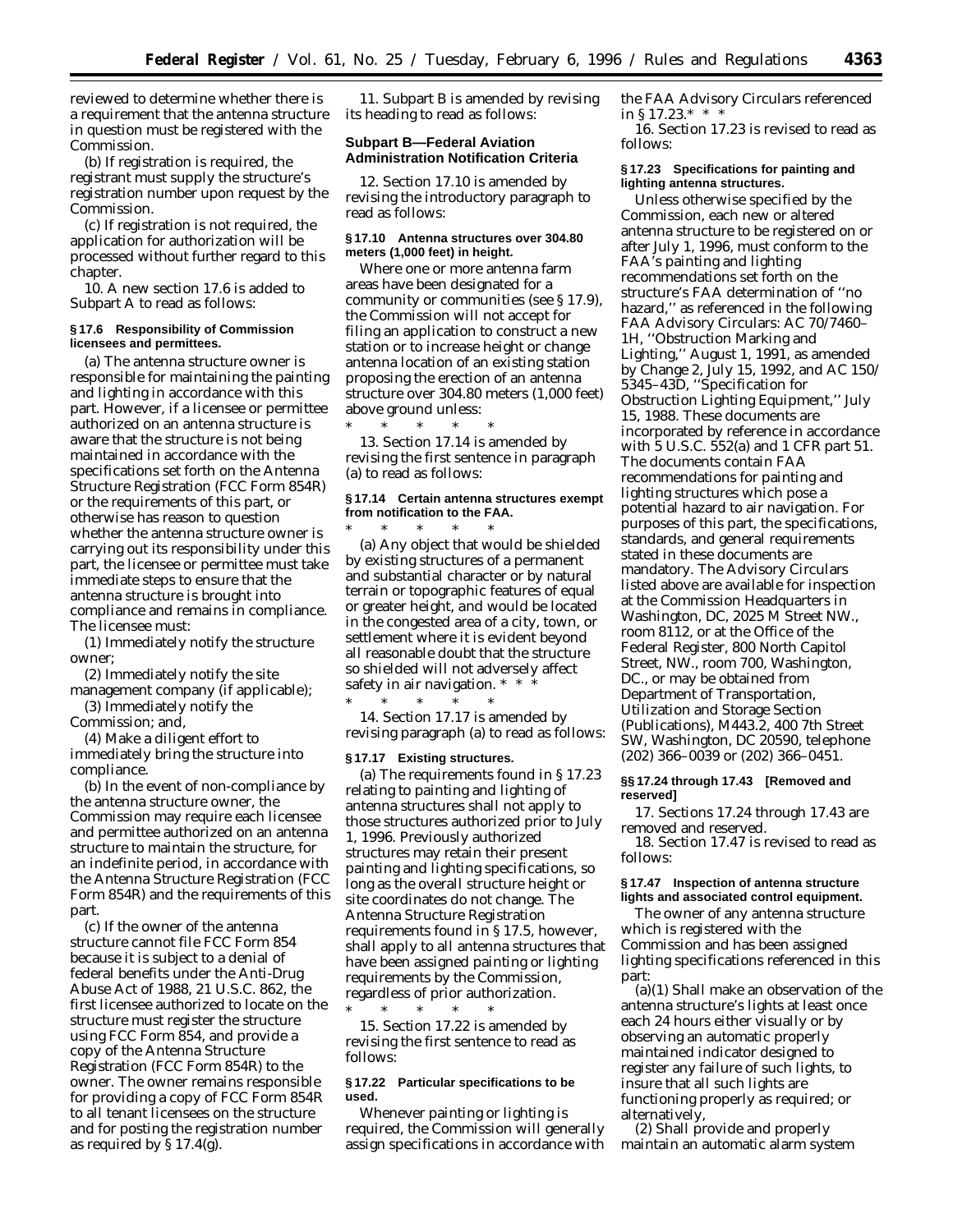designed to detect any failure of such lights and to provide indication of such failure to the owner.

(b) Shall inspect at intervals not to exceed 3 months all automatic or mechanical control devices, indicators, and alarm systems associated with the antenna structure lighting to insure that such apparatus is functioning properly.

19. Section 17.48 is amended by revising the introductory paragraph and the second sentence in paragraph (a) to read as follows:

#### **§ 17.48 Notification of extinguishment or improper functioning of lights.**

The owner of any antenna structure which is registered with the Commission and has been assigned lighting specifications referenced in this part:

(a) \* \* \* Such reports shall set forth the condition of the light or lights, the circumstances which caused the failure, the probable date for restoration of service, the FCC Antenna Structure Registration Number, the height of the structure (AGL and AMSL if known) and the name, title, address, and telephone number of the person making the report. \* \* \*

\* \* \* \* \* 20. Section 17.49 is amended by revising the section heading, the introductory paragraph, and paragraph (c) and adding a new paragraph (d) to read as follows:

## **§ 17.49 Recording of antenna structure light inspections in the owner record.**

The owner of each antenna structure which is registered with the Commission and has been assigned lighting specifications referenced in this part must maintain a record of any observed or otherwise known extinguishment or improper functioning of a structure light and include the following information for each such event:

\* \* \* \* \* (c) Date and time of FAA notification, if applicable.

(d) The date, time and nature of adjustments, repairs, or replacements made.

21. Section 17.50 is revised to read as follows:

## **§ 17.50 Cleaning and repainting.**

Antenna structures requiring painting under this part shall be cleaned or repainted as often as necessary to maintain good visibility.

22. Section 17.51 is amended by revising paragraph (b) to read as follows:

**§ 17.51 Time when lights should be exhibited.**

\* \* \* \* \*

(b) All high intensity and medium intensity obstruction lighting shall be exhibited continuously unless otherwise specified.

23. Section 17.57 is revised to read as follows:

#### **§ 17.57 Report of radio transmitting antenna construction, alteration, and/or removal.**

The owner of an antenna structure for which an Antenna Structure Registration Number has been obtained must notify the Commission within 24 hours of completion of construction (FCC Form 854–R) and/or dismantlement (FCC Form 854). The owner must also immediately notify the Commission using FCC Form 854 upon any change in structure height or change in ownership information.

**IV.**

## **PART 21—DOMESTIC PUBLIC FIXED RADIO SERVICES**

24. The authority citation for Part 21 continues to read as follows:

**Authority:** Secs. 1, 2, 4, 201–205, 208, 215, 218, 303, 307, 313, 403, 404, 410, 602, 48 Stat. as amended, 1064, 1066, 1070–1073, 1076, 1077, 1080, 1082, 1083, 1087, 1094, 1098, 1102; 47 U.S.C. 151, 154, 201–205, 208, 215, 218, 303, 307, 313, 314, 403, 404, 602; 47 U.S.C. 552, 554.

25. Section 21.11 is amended by adding a new paragraph (g) to read as follows:

#### **§ 21.11 Miscellaneous forms shared by all domestic public radio services.**

\* \* \* \* \* (g) *Antenna Structure Registration.* FCC Form 854 (Application for Antenna Structure Registration) accompanied by a final Federal Aviation Administration (FAA) determination of ''no hazard'' must be filed by the antenna structure owner to receive an antenna structure registration number. Criteria used to determine whether FAA notification and registration is required for a particular antenna structure are contained in Part 17 of this chapter.

26. Section 21.15 is amended by revising paragraph (d), redesignating paragraphs (e), (f), and (g) as  $(f)$ , (g), and (h), respectively, and adding a new paragraph (e), to read as follows:

## **§ 21.15 Technical content of applications.**

 $*$  \* \*

(d) *FAA notification.* Before the construction of a new antenna structure or alteration in the height of an existing structure (including a receive-only or passive repeater) is authorized by the FCC, a Federal Aviation Administration (FAA) determination of ''no hazard'' may be required. To apply for this

determination, antenna structure owners must notify the FAA of the planned construction. Criteria used to determine whether FAA notification is required for a particular antenna structure are contained in part 17 of this chapter. Applications proposing construction of a new antenna structure or alteration of the overall height of an existing antenna structure, where FAA notification prior to such construction or alteration is *not* required by part 17 of this chapter, must indicate such and, unless the reason is obvious (*e.g.* structure height is less than 6.1 meters AGL) must state why FAA notification is *not* required. See also § 21.111 if the structure is used by more than one station.

(e) *Antenna Structure Registration Number.* Applications proposing construction of a new antenna structure or alteration of the overall height of an existing antenna structure, where FAA notification prior to such construction or alteration is required by part 17 of this chapter, must include the FCC Antenna Structure Registration Number for the affected structure. If no such number has been assigned at the time the application is filed, the applicant must state in the application whether or not the antenna structure owner has notified the FAA of the proposed construction or alteration and applied to the FCC for an Antenna Structure Registration Number in accordance with Part 17 of this chapter of this structure for the antenna structure in question.

\* \* \* \* \* 27. Section 21.41 is amended by revising paragraph (c)(3) to read as follows:

## **§ 21.41 Special processing of applications for minor facility modifications.**

\* \* \* \* \* (c) \* \* \*

(3) Changes in the geographical coordinates of a transmit station, receive station or passive facility by ten seconds or less of latitude, longitude or both, provided that when notice to the FAA of proposed construction is required by part 17 of this chapter for the antenna structure at the previously authorized coordinates (or will be required at the new location) the applicant must comply with the provisions of § 21.15(e).

\* \* \* \* \*

28. Section 21.42 is amended by revising paragraph  $(c)(6)$  to read as follows:

**§ 21.42 Certain modifications not requiring prior authorization.**

\* \* \* \* \* (c) \* \* \*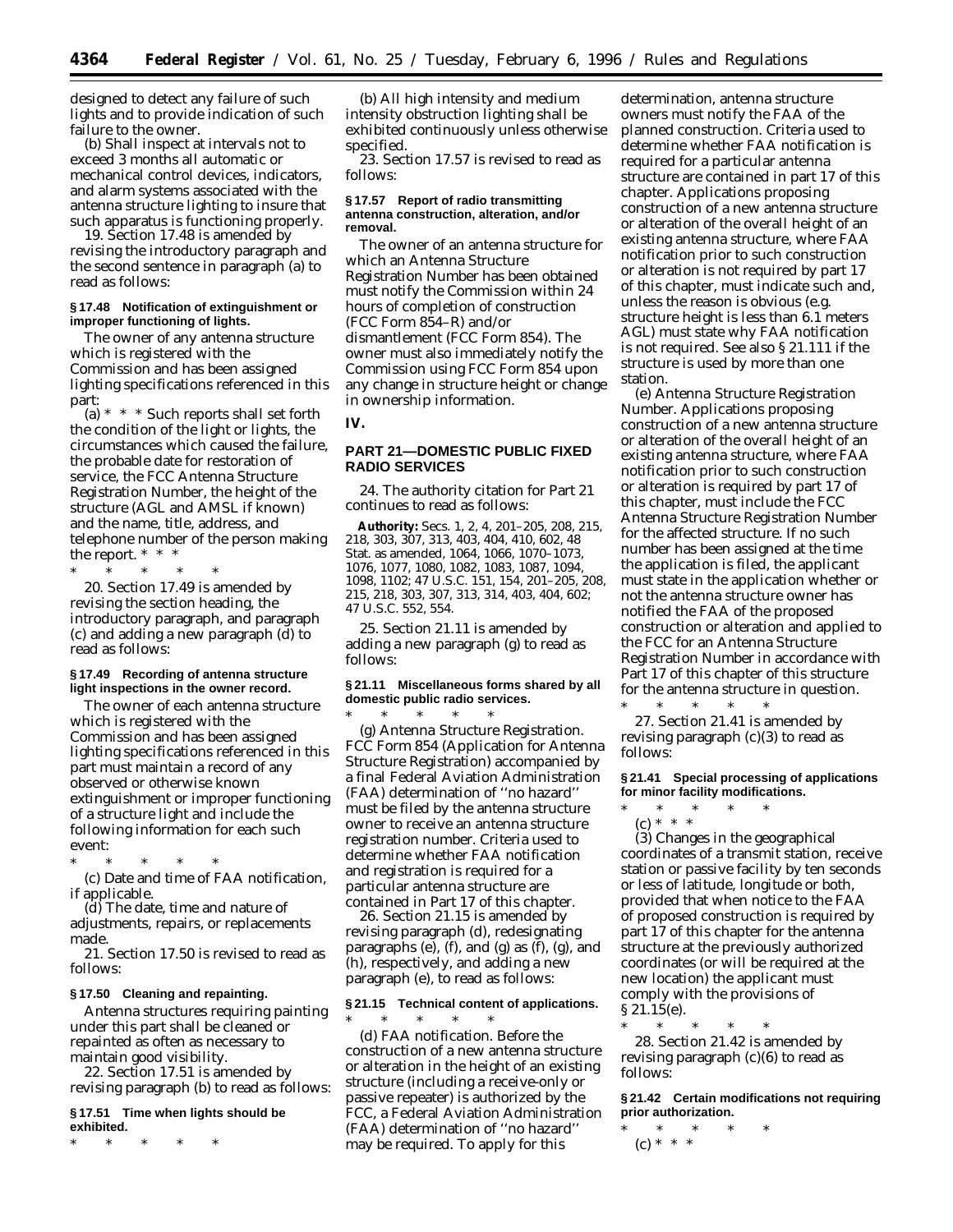(6) Decreases in the overall height of an antenna structure, provided that, when notice to the FAA of proposed construction was required by part 17 of this chapter for the antenna structure at the previously authorized height, the applicant must comply with the provisions of § 21.15 (d) and (e).

\* \* \* \* \* 29. Section 21.111 is revised to read as follows:

#### **§ 21.111 Use of common antenna structure.**

The simultaneous use of a common antenna structure by more than one station authorized under this part, or by one or more stations of any other service may be authorized. The owner, however, of each antenna structure required to be painted and/or illuminated under the provisions of Section 303(q) of the Communications Act of 1934, as amended, shall install and maintain the antenna structure painting and lighting in accordance with part 17 of this chapter. In the event of default by the owner, each licensee or permittee shall be individually responsible for conforming to the requirements pertaining to antenna structure painting and lighting.

30. Section 21.112 is revised to read as follows:

## **§ 21.112 Marking of antenna structures.**

No owner, conditional licensee, or licensee of an antenna structure for which obstruction marking or lighting is required and for which an antenna structure registration number has been obtained, shall discontinue the required painting or lighting without having obtained prior written authorization therefor from the Commission. (For complete regulations relative to antenna marking requirements, see part 17 of this chapter.)

31. Section 21.117 is amended by revising paragraph (b) to read as follows:

#### **§ 21.117 Transmitter location.**

\* \* \* \* \* (b) The owner of the antenna structure should locate and construct such structure as to avoid making them hazardous to air navigation. (See part 17 of this chapter for provisions relating to antenna structures.) Such installation shall be maintained in good structural condition together with any required painting or lighting.

**V.**

## **PART 22—PUBLIC MOBILE SERVICES**

32. The authority citation for Part 22 continues to read as follows:

**Authority:** 47 U.S.C. 154, 303, unless otherwise noted.

33. Section 22.115 is amended by revising paragraphs  $(a)(2)$  and  $(a)(3)$  to read as follows:

## **§ 22.115 Content of applications.**

\* \* \* \* \*

(a) \* \* \* (2) *Antenna structure registration.* Applications proposing the use of one or more new or existing antenna structures must contain the FCC Antenna Structure Registration Number, if assigned, of each such antenna structure for which Federal Aviation Administration (FAA) notification is or was required by part 17 of this chapter prior to its construction. If, at the time an application is filed, an FCC Antenna Structure Registration Number has not been assigned for any such antenna structure, the applicant must indicate in the application whether or not, as of the date the application is filed, the antenna structure owner has registered the antenna structure with the FCC in accordance with part 17 of this chapter.

(3) *FAA notification.* Before constructing a new antenna structure or increasing the height of an existing structure, an antenna structure owner may be required to obtain an FAA determination of No Hazard to Air Navigation. To obtain this determination, the FAA must be notified of the planned construction or alteration. Criteria used to determine whether FAA notification is required for any particular antenna structure are contained in part 17 of this chapter.

(i) Applications proposing to use a new antenna structure or an existing antenna structure for which the height is increased must indicate whether FAA notification is required by part 17 of this chapter.

(ii) If FAA notification is required by part 17 of this chapter, a copy of the FAA determination should be included in the application. However, if the FAA determination is not available at the time the application is filed, the application must include the following information in regard to the FAA notification: the name of the person that submitted the notification, the date the notification was submitted, and the location of the FAA office to which the notification was submitted.

(iii) If FAA notification is not required by part 17 of this chapter, the application must indicate such and, unless the reason therefor is obvious (e.g. antenna structure height is less than 6.10 meters above ground level), must contain a statement explaining why FAA notification is not required.

 $\ast$   $\qquad$   $\ast$   $\qquad$   $\ast$ 

34. Section 22.365 is revised to read as follows:

#### **§ 22.365 Antenna structures; air navigation safety.**

Licensees that own their antenna structures must not allow these antenna structures to become a hazard to air navigation. In general, antenna structure owners are responsible for registering antenna structures with the FCC if required by part 17 of this chapter, and for installing and maintaining any required marking and lighting. However, in the event of default of this responsibility by an antenna structure owner, each FCC permittee or licensee authorized to use an affected antenna structure will be held responsible by the FCC for ensuring that the antenna structure continues to meet the requirements of part 17 of this chapter. See § 17.6 of this chapter.

(a) *Marking and lighting.* Antenna structures must be marked, lighted and maintained in accordance with Part 17 of this chapter and all applicable rules and requirements of the Federal Aviation Administration.

(b) *Maintenance contracts.* Antenna structure owners (or licensees and permittees, in the event of default by an antenna structure owner) may enter into contracts with other entities to monitor and carry out necessary maintenance of antenna structures. Antenna structure owners (or licensees and permittees, in the event of default by an antenna structure owner) that make such contractual arrangements continue to be responsible for the maintenance of antenna structures in regard to air navigation safety.

**VI.**

## **PART 23—INTERNATIONAL FIXED PUBLIC RADIOCOMMUNICATION SERVICES**

35. The authority citation for Part 23 continues to read as follows:

**Authority:** Secs. 4, 303, 48 Stat. 1066, 1082 as amended; 47 U.S.C. 154, 303. Interpret or apply sec. 301, 48 Stat. 1081; 47 U.S.C. 301.

36. Section 23.28 is amended by adding a new paragraph (c) to read as follows:

## **§ 23.28 Special temporary authorization.** \* \* \* \* \*

(c) Each application proposing construction of one or more new antenna structures or alteration of the overall height of one or more existing antenna structures, where FAA notification prior to such construction or alteration is required by part 17 of this chapter, must include the FCC Antenna Structure Registration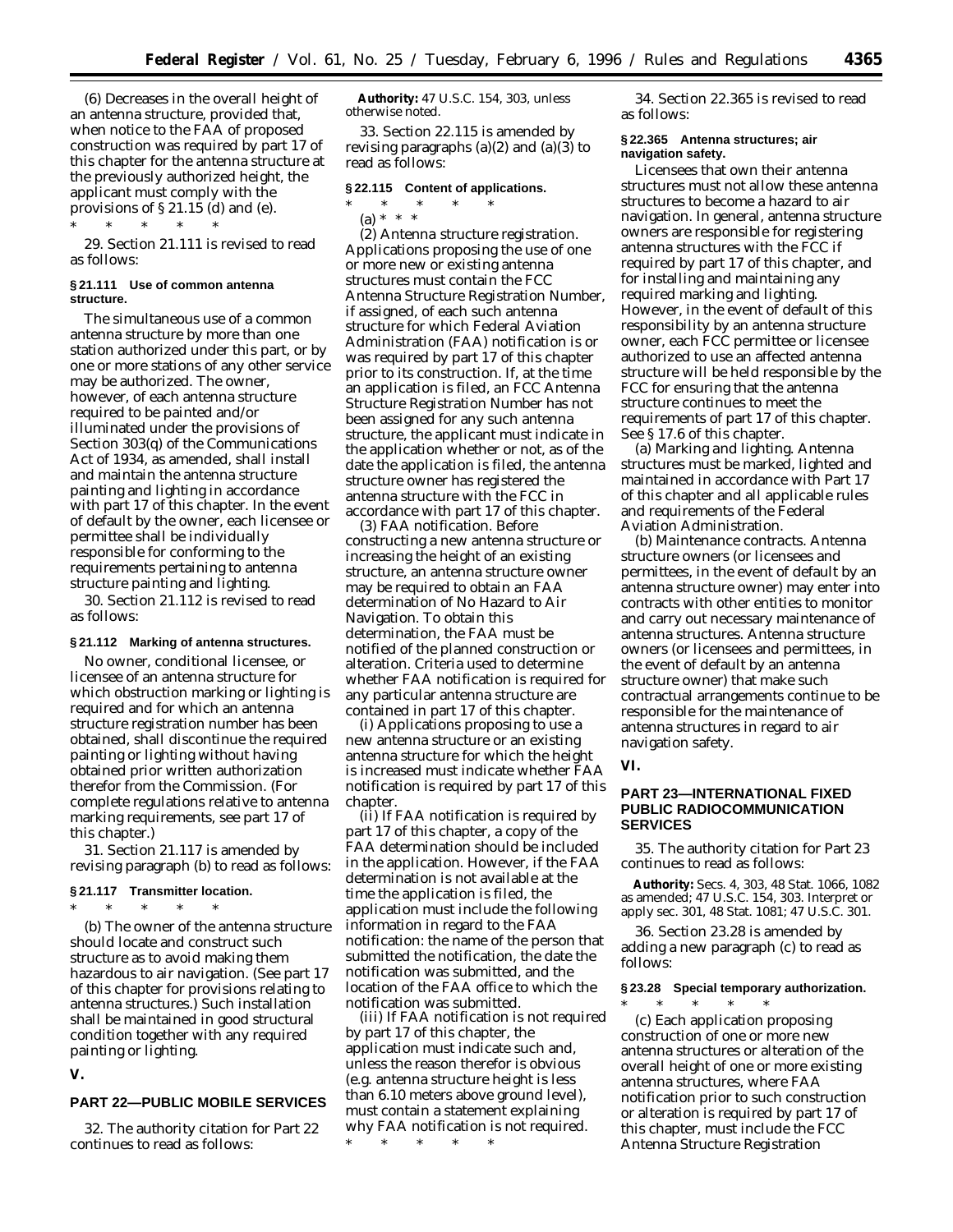Number(s) for the affected structure(s). If no such number has been assigned at the time the application(s) is filed, the applicant must state in the application whether the owner has notified the FAA of the proposed construction or alteration and applied to the FCC for an Antenna Structure Registration Number in accordance with part 17 of this chapter. Applications proposing construction of one or more new antenna structures or alteration of the overall height of one or more existing antenna structures, where FAA notification prior to such construction or alteration is *not* required by part 17 of this chapter, must indicate such and, unless the structure is 6.10-meters or less above ground level (AGL), must contain a statement explaining why FAA notification is not required.

37. Section 23.39 is revised to read as follows:

#### **§ 23.39 Antenna structures.**

(a) *FAA notification.* Before the construction of new antenna structures or alteration in the height of existing antenna structures is authorized by the FCC, a Federal Aviation Administration (FAA) determination of ''no hazard'' may be required. To apply for this determination, the FAA must be notified of the planned construction. Criteria used to determine whether FAA notification is required for a particular antenna structure are contained in part 17 of this chapter. Applications proposing construction of one or more new antenna structures or alteration of the overall height of one or more existing antenna structures, where FAA notification prior to such construction or alteration is *not* required by part 17 of this chapter, must indicate such and, unless the reason is obvious (e.g. structure height is less than 6.10 meters AGL) must contain a statement explaining why FAA notification is not required.

(b) *Painting and lighting.* The owner of each antenna structure required to be painted and/or illuminated under the provisions of Section 303(q) of the Communications Act of 1934, as amended, shall operate and maintain the antenna structure painting and lighting in accordance with part 17 of this chapter. In the event of default by the owner, each licensee or permittee shall be individually responsible for conforming to the requirements pertaining to antenna structure painting and lighting.

(c) *Antenna Structure Registration Number.* Applications proposing construction of one or more new antenna structures or alteration of the overall height of one or more existing

structures, where FAA notification prior to such construction or alteration is required by part 17 of this chapter, must include the FCC Antenna Structure Registration Number(s) for the affected structure(s). If no such number has been assigned at the time the application is filed, the applicant must state in the application whether or not the antenna structure owner has notified the FAA of the proposed construction or alteration and applied to the FCC for an Antenna Structure Registration Number in accordance with part 17 of this chapter for the antenna structure in question.

38. Section 23.40 is removed and reserved.

**VII.**

## **PART 24—PERSONAL COMMUNICATIONS SERVICES**

39. The authority citation for Part 24 continues to read as follows:

**Authority:** 47 U.S.C. 154, 301, 302, 303, 309, and 332, unless otherwise noted.

40. A new § 24.55 is added to read as follows:

## **§ 24.55 Antenna structures; air navigation safety.**

Licensees that own their antenna structures must not allow these antenna structures to become a hazard to air navigation. In general, antenna structure owners are responsible for registering antenna structures with the FCC if required by part 17 of this chapter, and for installing and maintaining any required marking and lighting. However, in the event of default of this responsibility by an antenna structure owner, each FCC permittee or licensee authorized to use an affected antenna structure will be held responsible by the FCC for ensuring that the antenna structure continues to meet the requirements of part 17 of this chapter. *See* § 17.6 of this chapter.

(a) *Marking and lighting.* Antenna structures must be marked, lighted and maintained in accordance with part 17 of this chapter and all applicable rules and requirements of the Federal Aviation Administration.

(b) *Maintenance contracts.* Antenna structure owners (or licensees and permittees, in the event of default by an antenna structure owner) may enter into contracts with other entities to monitor and carry out necessary maintenance of antenna structures. Antenna structure owners (or licensees and permittees, in the event of default by an antenna structure owner) that make such contractual arrangements continue to be responsible for the maintenance of antenna structures in regard to air navigation safety.

41. Section 24.416 is removed. 42. Section 24.816 is removed.

**VIII.**

## **PART 25—SATELLITE COMMUNICATIONS**

43. The authority citation for Part 25 continues to read as follows:

**Authority:** Secs. 25.101 to 25.601 issued under Sec. 4, 48 Stat. 1066, as amended; 47 U.S.C. 154. Interpret or apply secs. 101–104, 76 Stat. 419–427; 47 U.S.C. 701–744; 47 U.S.C. 554.

44. Section 25.113 is amended by revising paragraph (c), redesignating paragraph (d) as paragraph (f), and adding new paragraphs (d) and (e) to read as follows:

## **§ 25.113 Construction permits.**

\* \* \* \* \* (c) *FAA notification.* Before the construction of new antenna structures or alteration in the height of existing antenna structures is authorized by the FCC, a Federal Aviation Administration (FAA) determination of ''no hazard'' may be required. To apply for this determination, the FAA must be notified of the planned construction. Criteria used to determine whether FAA notification is required for a particular antenna structure are contained in part 17 of this chapter. Applications proposing construction of one or more new antenna structures or alteration of the overall height of one or more existing antenna structures, where FAA notification prior to such construction or alteration is *not* required by part 17 of this chapter, must indicate such and, unless the reason is obvious (*e.g.* structure height is less than 6.10 meters AGL) must contain a statement explaining why FAA notification is not required.

(d) *Painting and lighting.* The owner of each antenna structure required to be painted and/or illuminated under the provisions of Section 303(q) of the Communications Act of 1934, as amended, shall operate and maintain the antenna structure painting and lighting in accordance with part 17 of this chapter. In the event of default by the owner, each licensee or permittee shall be individually responsible for conforming to the requirements pertaining to antenna structure painting and lighting.

(e) *Antenna Structure Registration Number.* Applications proposing construction of one or more new antenna structures or alteration of the overall height of one or more existing structures, where FAA notification prior to such construction or alteration is required by part 17 of this chapter, must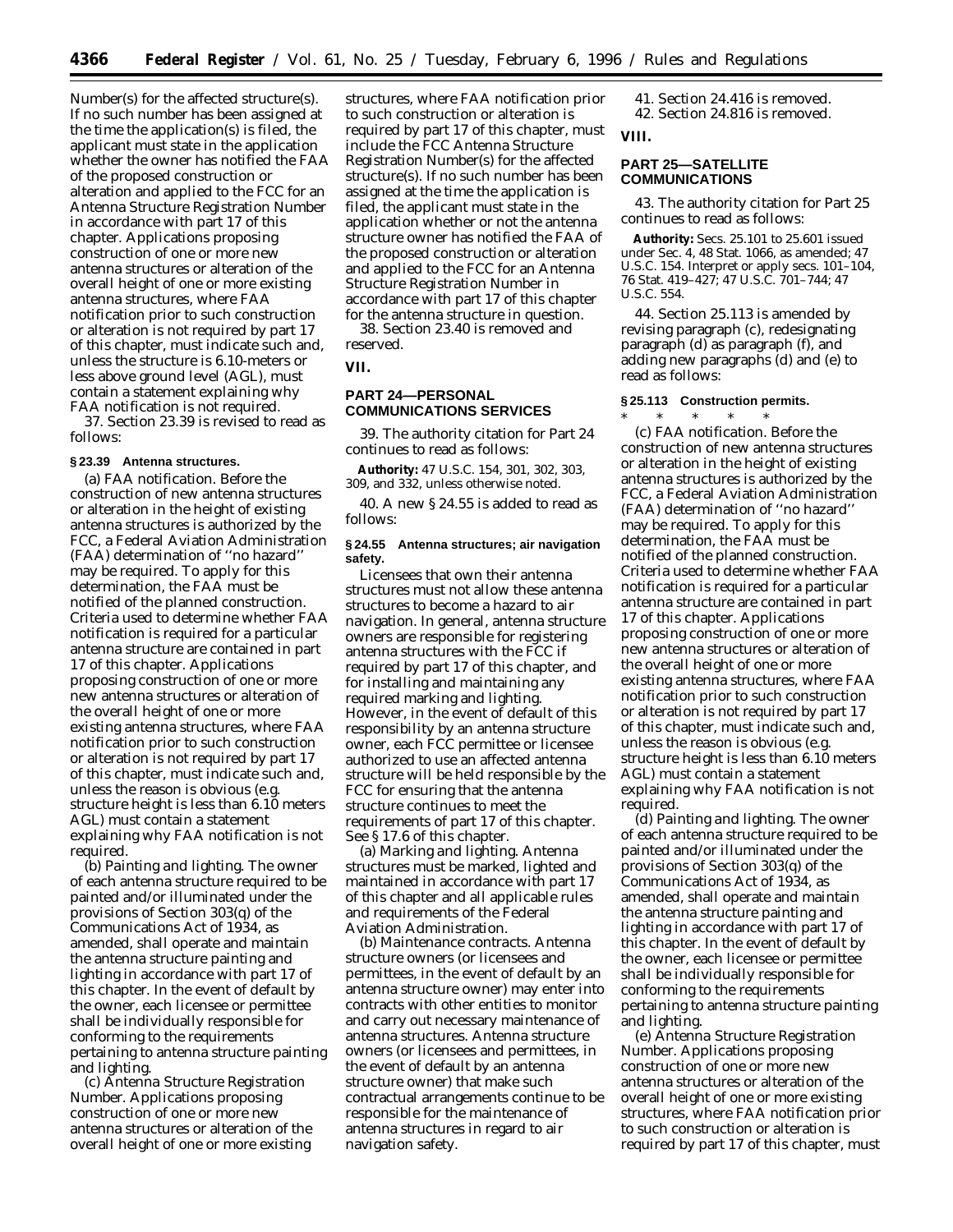include the FCC Antenna Structure Registration Number(s) for the affected structure(s). If no such number has been assigned at the time the application is filed, the applicant must state in the application whether or not the antenna structure owner has notified the FAA of the proposed construction or alteration and applied to the FCC for an Antenna Structure Registration Number in accordance with part 17 of this chapter for the antenna structure in question. \* \* \* \* \*

45. Section 25.119 is amended by adding a new paragraph (c) to read as follows:

## **§ 25.119 Application for special temporary authorization.**

\* \* \* \* \* (c) Each application proposing construction of one or more earth station antennas or alteration of the overall height of one or more existing earth station antenna structures, where FAA notification prior to such construction or alteration is required by part 17 of this chapter, must include the FCC Antenna Structure Registration Number(s) for the affected satellite earth station antenna(s). If no such number has been assigned at the time the application(s) is filed, the applicant must state in the application whether the satellite earth station antenna owner has notified the FAA of the proposed construction or alteration and applied to the FCC for an Antenna Structure Registration Number in accordance with part 17 of this chapter. Applications proposing construction of one or more earth station antennas or alteration of the overall height of one or more existing earth station antennas, where FAA notification prior to such construction or alteration is *not* required by part 17 of this chapter, must indicate such and, unless the satellite earth station antenna is 6.10 meters or less above ground level (AGL), must contain a statement explaining why FAA notification is not required.

46. Section 25.130 is amended by adding a new paragraph (e) to read as follows:

## **§ 25.130 Filing requirements for transmitting earth stations.**

\* \* \* \* \* (e) Each application proposing construction of one or more earth station antennas or alteration of the overall height of one or more existing earth station antennas, where FAA notification prior to such construction or alteration is required by part 17 of this chapter, must include the FCC Antenna Structure Registration Number(s) for the affected satellite earth

station antenna(s). If no such number has been assigned at the time the application(s) is filed, the applicant must state in the application whether the satellite earth station antenna owner has notified the FAA of the proposed construction or alteration and applied to the FCC for an antenna Structure Registration Number in accordance with part 17 of this chapter. Applications proposing construction of one or more earth station antennas or alteration of the overall height of one or more existing earth station antennas, where FAA notification prior to such construction or notification or alteration is *not* required by part 17 of this chapter, must indicate such and, unless the satellite earth station antenna is 6.10 meters or less above ground level (AGL), must contain a statement explaining why FAA notification is not required.

47. Section 25.300 is amended by adding paragraph (h) to read as follows:

## **§ 25.300 Developmental operation.**

 $*$  \* \*

(h) Each application for developmental operation proposing construction of one or more earth station antennas or alteration of the overall height of one or more existing earth station antennas, where FAA notification prior to such construction or alteration is required by part 17 of this chapter, must include the FCC Antenna Structure Registration Number(s) for the affected satellite earth station antenna(s). If no such number has been assigned at the time the application is filed, the applicant must state in the application whether the satellite earth station antenna owner has notified the FAA of the proposed construction or alteration and applied to the FCC for an Antenna Structure Registration Number in accordance with part 17 of this chapter. Applications proposing construction of one or more earth station antennas or alteration of the overall height of none or more existing earth station antennas, where FAA notification prior to such construction or notification or alteration is *not* required by part 17 of this chapter, must indicate such and, unless the satellite earth station antenna is 6.10 meters or less above ground level (AGL), must contain a statement explaining why FAA notification is not required.

**IX.**

## **PART 73—RADIO BROADCAST SERVICES**

\* \* \* \* \*

48. The authority citation for Part 73 continues to read as follows:

**Authority:** 47 U.S.C. 154, 303, 334.

49. Section 73.1213 is revised to read as follows:

## **§ 73.1213 Antenna structure, marking and lighting.**

(a) The provisions of part 17 of this chapter (Construction, Marking, and Lighting of Antenna Structures), requires certain antenna structures to be painted and/or lighted in accordance with part 17.

(b) The owner of each antenna structure is responsible for ensuring that the structure, if required, is painted and/or illuminated in accordance with part 17 of this chapter. In the event of default by the owner, each licensee or permittee shall be responsible for ensuring that the structure complies with applicable painting and lighting requirements.

50. Section 73.1690 is amended by revising paragraph  $(b)(1)$  to read as follows:

**§ 73.1690 Modification of transmission systems.**

- \* \* \* \* \*
	- (b) \* \* \*

(1) Any change in the location, or directional radiation characteristics of a directional antenna system. (See § 73.45 and § 73.150, AM; § 73.316, FM; or § 73.685, TV.)

\* \* \* \* \* 51. Section 73.3533 is amended by adding a new paragraph (c) to read as follows:

**§ 73.3533 Application for construction permit or modification of construction permit.**

\* \* \* \* \* (c) In each application referred to in paragraph (a) of this section, the applicant will provide the Antenna Structure Registration Number (FCC Form 854R) of the antenna structure upon which it will locate its proposed antenna. In the event the antenna structure does not already have a Registration Number, either the antenna structure owner shall file FCC Form 854 (''Application for Antenna Structure Registration'') in accordance with part 17 of this chapter or the applicant shall provide a detailed explanation why registration and clearance of the antenna structure is not necessary.

## **X.**

## **PART 74—EXPERIMENTAL, AUXILIARY, AND SPECIAL BROADCAST AND OTHER PROGRAM DISTRIBUTIONAL SERVICES**

52. The authority citation for Part 74 continues to read as follows: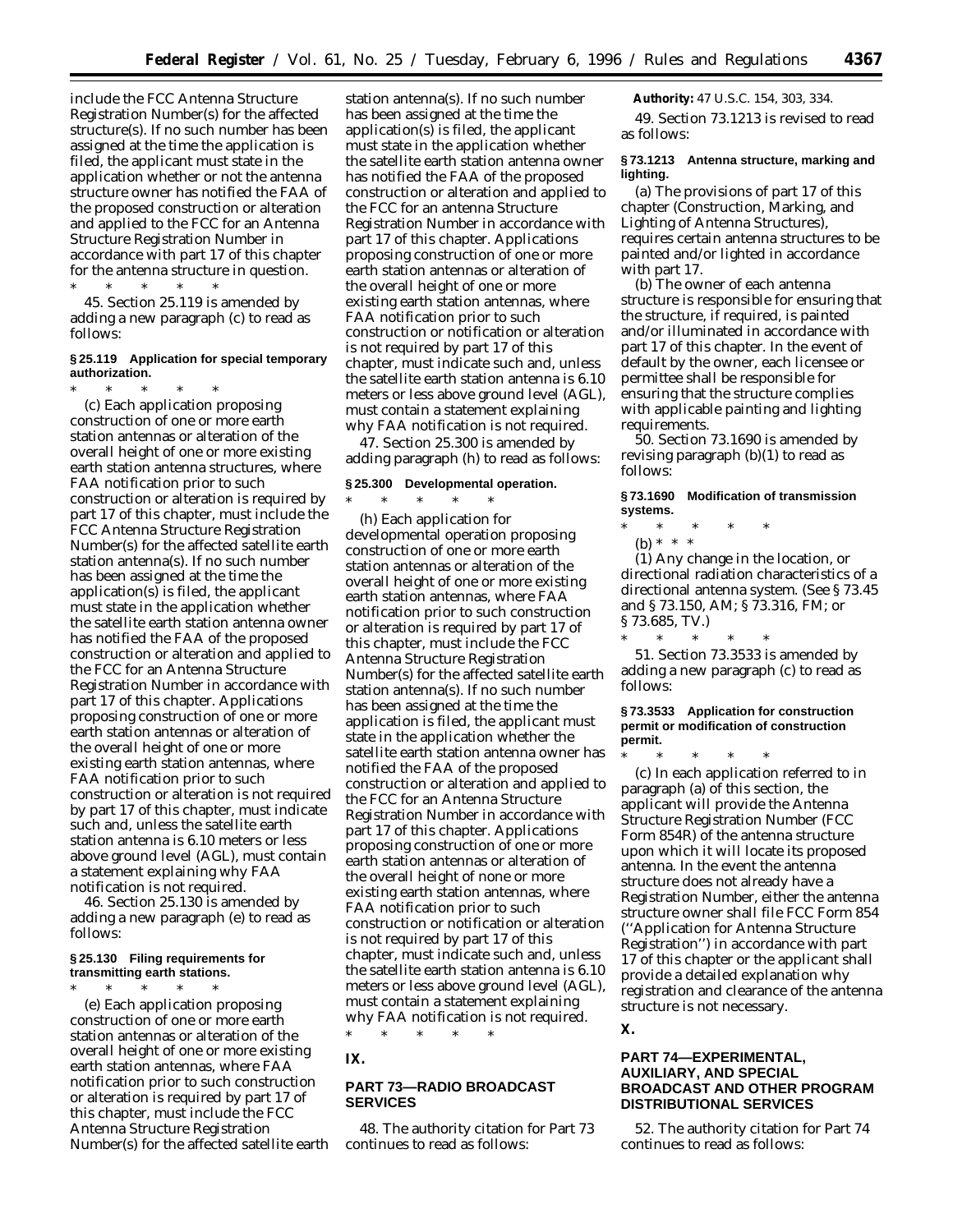**Authority:** Secs. 4, 303, 48 Stat. 1066, as amended, 1082, as amended; 47 U.S.C. 154, 303, 554.

53. Section 74.22 is revised to read as follows:

## **§ 74.22 Use of common antenna structure.**

The simultaneous use of a common antenna structure by more than one station authorized under this part, or by one or more stations of any other service may be authorized. The owner of each antenna structure is responsible for ensuring that the structure, if required, is painted and/or illuminated in accordance with part 17 of this chapter. In the event of default by the owner, each licensee or permittee shall be responsible for ensuring that the structure complies with applicable painting and lighting requirements.

54. Section 74.551 is amended by adding a new paragraph (c) to read as follows:

## **§ 74.551 Equipment changes.**

\* \* \* \* \*

(c) Any application proposing a change in the height of the antenna structure or its location must also include the Antenna Structure Registration Number (FCC Form 854R) of the antenna structure upon which it will locate its proposed antenna. In the event the antenna structure does not have a Registration Number, either the antenna structure owner shall file FCC Form 854 (''Application for Antenna Structure Registration'') in accordance with part 17 of this chapter or the applicant shall provide a detailed explanation why registration and clearance are not necessary.

55. Section 74.651 is amended by adding a new paragraph (d) to read as follows:

#### **§ 74.651 Equipment changes.**

\* \* \* \* \* (d) Any application proposing a change in the height of the antenna or its location must also include the Antenna Structure Registration Number (FCC Form 854R) of the antenna structure upon which it will locate its proposed antenna. In the event the antenna structure does not have a Registration Number, either the antenna structure owner shall file FCC Form 854 (''Application for Antenna Structure Registration'') in accordance with part 17 of this chapter or the applicant shall provide a detailed explanation why registration and clearance are not necessary.

56. Section 74.1251 is amended by adding a new paragraph (d) to read as follows:

## **§ 74.1251 Technical and equipment modifications.**

\* \* \* \* \* (d) Any application proposing a change in the height of the antenna structure or its location must also include the Antenna Structure Registration Number (FCC Form 854R) of the antenna structure upon which it proposes to locate its antenna. In the event the antenna structure does not have a Registration Number, either the antenna structure owner shall file FCC Form 854 (''Application for Antenna Structure Registration'') in accordance with part 17 of this chapter or the applicant shall provide a detailed explanation why registration and clearance are not required.

#### **XII.**

## **PART 78—CABLE TELEVISION RELAY SERVICE**

57. The authority citation for Part 78 continues to read as follows:

**Authority:** Secs. 2, 3, 4, 301, 303, 307, 308, 309, 48 Stat., as amended, 1064, 1065, 1066, 1081, 1082, 1084, 1085; 47 U.S.C. 152, 153, 154, 301, 303, 307, 308, 309.

58. Section 78.63 is revised to read as follows:

## **§ 78.63 Antenna structure marking and lighting.**

The owner of each antenna structure is responsible for ensuring that the structure, if required, is painted and/or illuminated in accordance with part 17 of this chapter. In the event of default by the owner, each licensee shall be responsible for ensuring that the structure complies with applicable painting and lighting requirements.

59. Section 78.109 is amended by removing paragraph (a)(3), redesignating paragraphs (a)(4), (a)(5), (a)(6), (a)(7), and (a)(8) as (a)(3), (a)(4), (a)(5), (a)(6), and (a)(7) respectively, and adding a new paragraph (c) to read as follows:

## **§ 78.109 Equipment changes.**

 $*$  \* \*

(c) Any application proposing a change in the height of the antenna structure or its location shall include the Antenna Structure Registration Number (FCC Form 854R) of the structure upon which it proposes to locate its antenna. In the event the antenna structure does not have a Registration Number, the owner of the antenna structure shall file an FCC Form 854 (''Application for Antenna Structure Registration'') in accordance with part 17 of this chapter or the applicant shall provide a detailed explanation as to why registration and clearance are not required.

## **XII.**

## **PART 80—STATIONS IN THE MARITIME SERVICES**

60. The authority citation for Part 80 continues to read as follows:

**Authority:** Secs. 4, 303, 48 Stat. 1066, 1082, as amended; 47 U.S.C. 154, 303, unless otherwise noted. Interpret or apply 48 Stat. 1064–1068, 1081–1105, as amended; 47 U.S.C. 151–155, 301–609; 3 UST 3450, 3 UST 4726, 12 UST 2377.

61. Section 80.110 is revised to read as follows:

#### **§ 80.110 Inspection and maintenance of antenna structure markings and associated control equipment.**

The owner of each antenna structure required to be painted and/or illuminated under the provisions of Section 303(q) of the Communications Act of 1934, as amended, shall operate and maintain the antenna structure painting and lighting in accordance with part 17 of this chapter. In the event of default by the owner, each licensee or permittee shall be individually responsible for conforming to the requirements pertaining to antenna structure painting and lighting.

## **XIII.**

## **PART 87—AVIATION SERVICES**

62. The authority citation for Part 87 continues to read as follows:

**Authority:** 48 Stat. 1066, 1082, as amended; 47 U.S.C. 154, 303, unless otherwise noted. Interpret or apply 48 Stat. 1064–1068, 1081–1105, as amended; 47 U.S.C. 151–156, 301–609.

63. Section 87.75 is revised to read as follows:

#### **§ 87.75 Maintenance of antenna structure marking and control equipment.**

The owner of each antenna structure required to be painted and/or illuminated under the provisions of Section 303(q) of the Communications Act of 1934, as amended, shall operate and maintain the antenna structure painting and lighting in accordance with part 17 of this chapter. In the event of default by the owner, each licensee or permittee shall be individually responsible for conforming to the requirements pertaining to antenna structure painting and lighting.

## **XIV.**

## **PART 90—PRIVATE LAND MOBILE RADIO SERVICES**

64. The authority citation for Part 90 continues to read as follows: